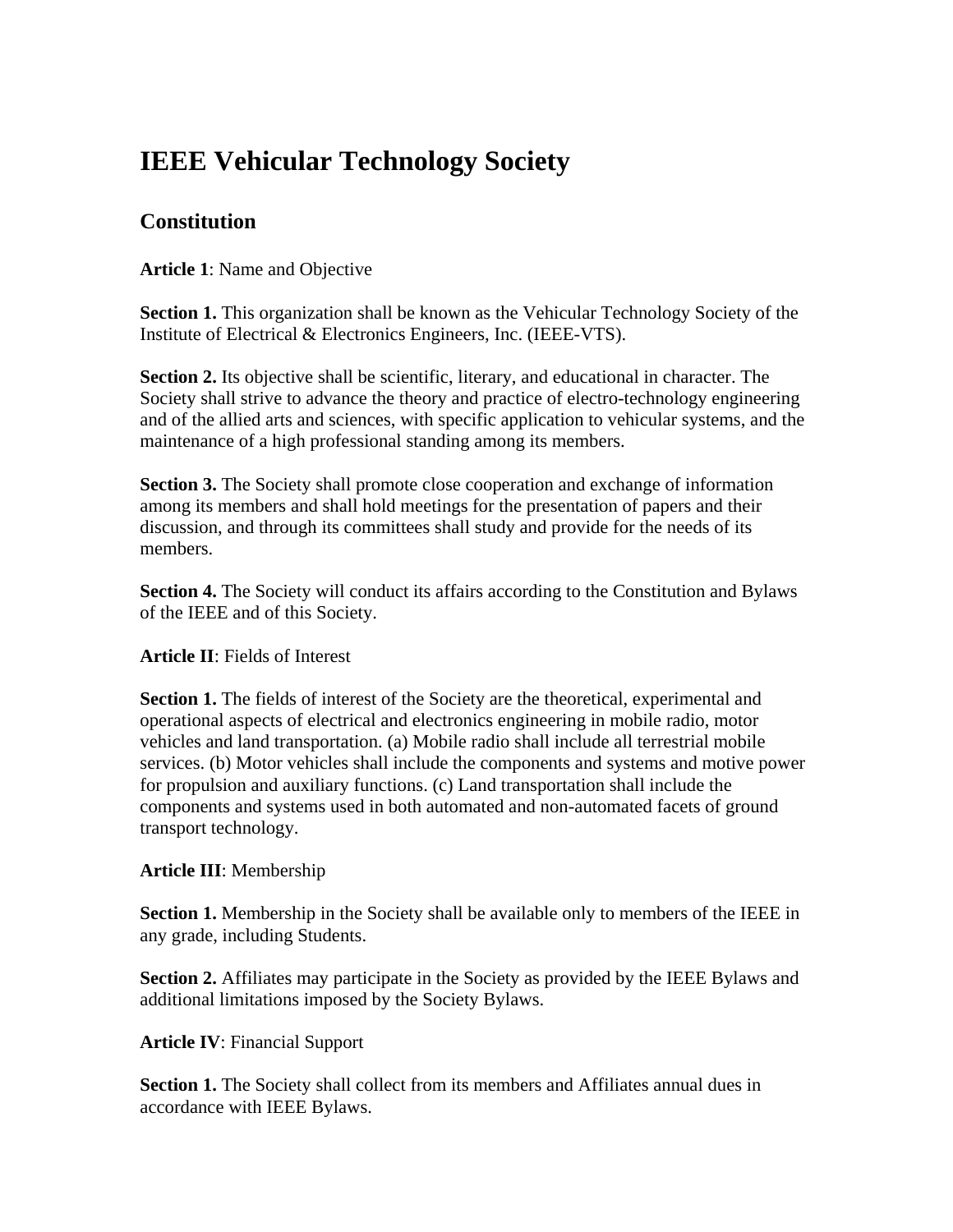**Section 2.** The Society may raise revenues by advertising, exhibits, and request for contributions and charges for sending notices to non-Society members, provided such means are consistent with IEEE Bylaws. Any revenue means not explicitly covered by IEEE rules must be approved by the IEEE in accordance with established policies and procedures.

**Article V**: Administration

**Section 1.** The Society shall be administered by an Administrative Committee (AdCom) of 15 elected members known as the Board of Governors, hereinafter called the (BOG).

**Section 2.** Sub-entities of the Society shall be prescribed in the Society Bylaws.

Section 3. The terms of office of the members of the Board of Governors shall be for 3 years, 5 members to be elected each year.

**Section 4.** The Board of Governors shall elect from its membership the governing officers as specified in the Society Bylaws, which will include the election of the Society President. The Society President shall be the chairman of the Board of Governors and shall be a member of the IEEE Technical Activities Board.

**Section 5.** The duties and responsibilities of the officers shall be specified in the Society Bylaws.

**Section 6.** The Board of Governors shall have the responsibility for managing all aspects of the Society including the establishment of Society policies to the extent which is authorized by the IEEE Constitution, Bylaws, and Policies.

**Section 7.** The Board of Governors shall utilize the services of IEEE Headquarters as a bursar for all or part of Society funds, as provide by the IEEE Bylaws. If any part of the Society funds are received and deposited separately, the terms and conditions shall be in accordance with IEEE Policies, and Society Bylaws and subject to any special conditions of the Board of Governors.

**Section 8.** Neither the Vehicular Technology Society nor any officer or member thereof shall have authority to contract debts for, pledge the credit of, or in any way bind the IEEE or the Vehicular Technology Society, except within the terms of previously approved budgets.

**Article VI**: Meetings, Conferences, Conventions and Related Business

**Section 1.** The Society may hold meetings, conferences, symposia or conventions either alone or in cooperation with Sectional, Regional or other convention committees of the IEEE or other not-for-profit organizations, subject to the IEEE policies and procedures. The Society shall sponsor at least one technical conference of major scope each year.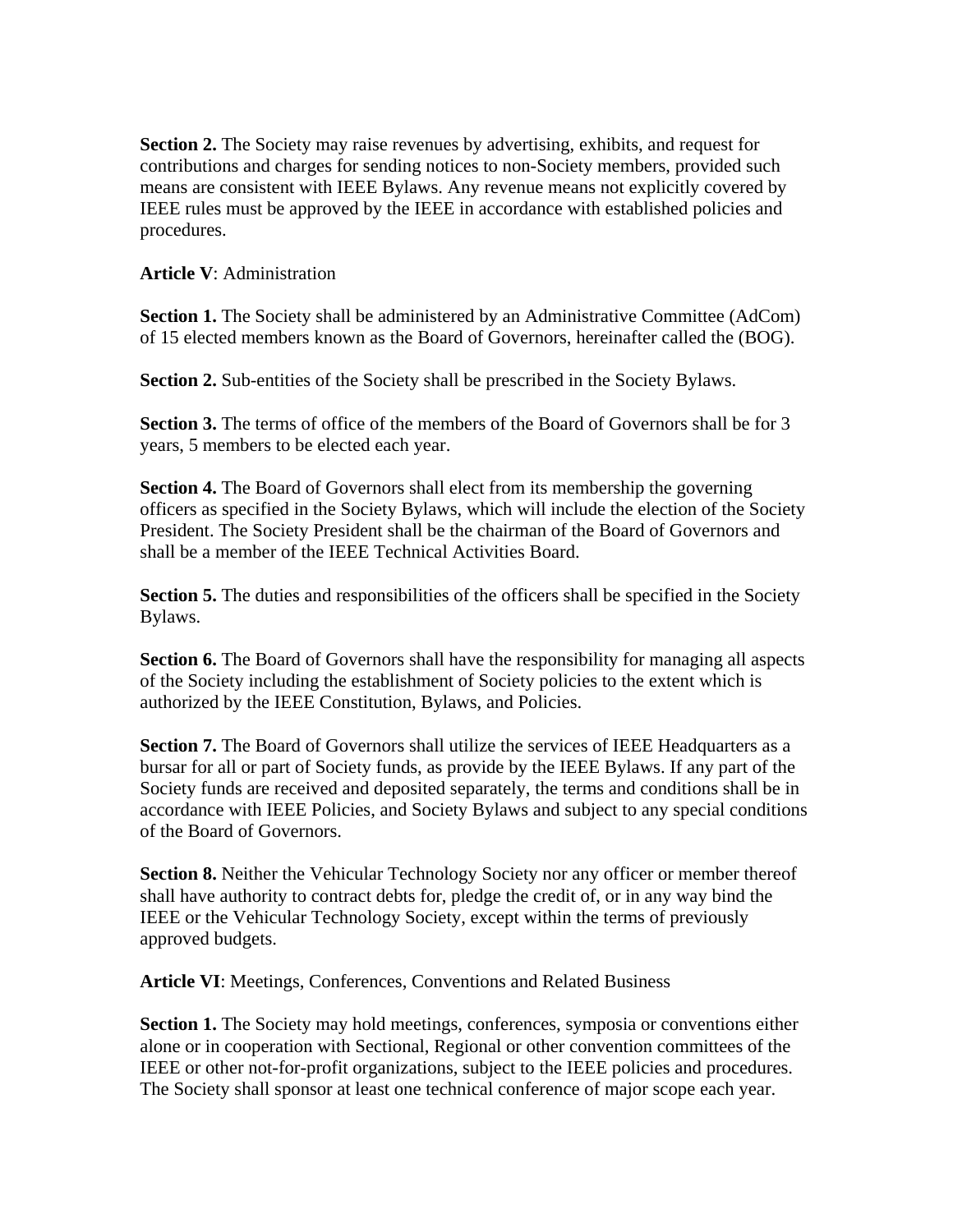**Section 2.** Meetings, conferences or conventions of the Society shall be open on an equal basis to all members of the IEEE. The Society shall not sponsor or co-sponsor a meeting which is subject to security clearance. The registration fee for members and nonmembers shall be in accordance with IEEE policies.

#### **Article VII**: Publications

**Section 1.** Publications undertaken by the Society shall be subject to IEEE policies and to any further guidance or controls prescribed by the Board of Governors or its duly appointed committees. The Society shall be responsible for the financial aspects of its publication program.

**Section 2.** The President, with the consent of the Board of Governors shall appoint such editors as may be required to implement the publication program. The duties of an editor shall be prescribed in the Society Bylaws.

**Article VIII**: Amendments

**Section 1 Constitution Amendments** 

**Section 1.1** Amendments to this Constitution may be initiated by a petition submitted by at least 100 voting members of the Society or by an affirmative vote of at least two-thirds of the elected members of the Board of Governors. Proposed amendments to the Constitution brought by petition do not require further approval by the Board of Governors.

**Section 1.2** Proposed amendments to the Constitution must be dispatched via either postal or electronic mail to each member of the Board of Governors at least 20 days prior to a scheduled meeting of the Board of Governors and receive at least two-thirds affirmative votes to be approved.

**Section 1.3** Board approved or petitioned Constitution amendment proposals must be submitted to the IEEE Technical Activities for approval in accordance with the process defined in the TAB Operations Manual.

**Section 1.4 Constitution Ratification** 

**Section 1.4.1** The IEEE Technical Activities approved amendment shall be published in the Society Magazine, or otherwise publicized by direct or electronic mailing to the membership with notice that it goes into effect unless 100 or more Society members object in writing within 30 days. If no such objections are received, the Constitution amendment shall be approved. If such objections are received, a copy of the proposed amendment shall be dispatched via either postal or electronic mail with a ballot to all voting members of the Society at least 30 days before the date appointed for return of the